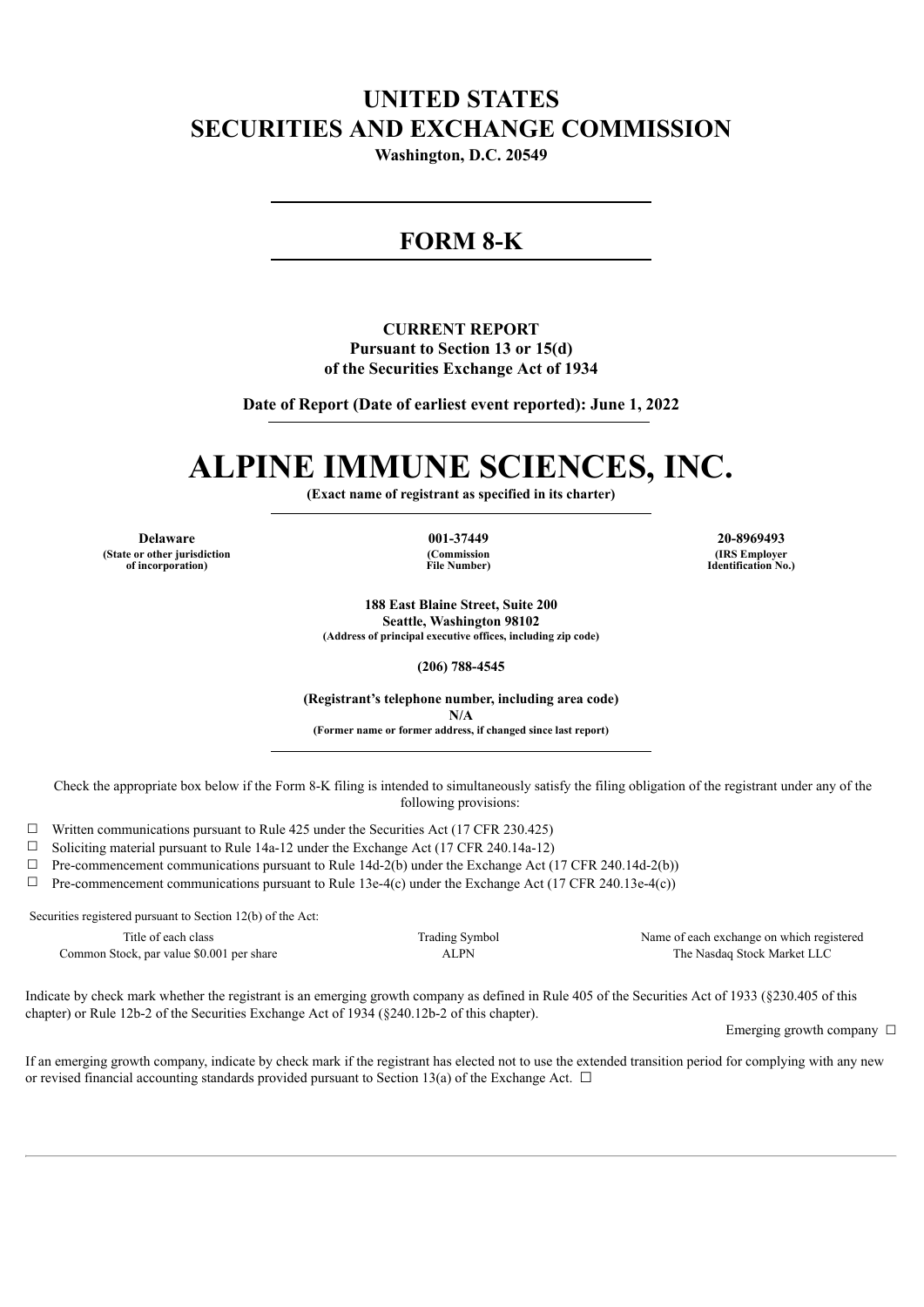#### **Item 8.01. Other Events.**

On June 1, 2022, Alpine Immune Sciences, Inc. (the "Company") announced the presentation of novel preclinical and clinical data in a poster titled "ALPN-303, an Engineered Dual BAFF/APRIL Antagonist, Potently Inhibits Pathogenic Autoantibodies in Preclinical Models, with Corresponding Pharmacodynamic Activity in Humans," at the European Alliance of Associations for Rheumatology (EULAR) European Congress of Rheumatology. ALPN-303 is being developed for systemic lupus erythematosus and other B cell-mediated inflammatory and autoimmune diseases.

ALPN-303 is an Fc fusion of an engineered TACI domain that has significantly improved affinity against the B cell cytokines BAFF and APRIL - particularly the latter, which wild-type TACI-Fc binds inferiorly. Correspondingly superior pharmacokinetics were observed in animals, as well as pharmacological activity in mouse models of immunization and lupus. Preliminary findings in early single dose cohorts of adult healthy volunteers demonstrate dose-dependent reductions in circulating immunoglobulins (IgA, IgG, IgM).

#### *About ALPN-303*

ALPN-303 is a dual B cell cytokine antagonist being developed for multiple autoimmune and/or inflammatory diseases. Engineered by directed evolution, ALPN-303 potently inhibits the pleiotropic B cell cytokines B cell activating factor/B lymphocyte stimulator (BAFF, BLyS) and a proliferation inducing ligand (APRIL), which play key roles in B cell development, differentiation, and survival, and together contribute to the pathogenesis of multiple autoimmune diseases like systemic lupus erythematosus (SLE) and many other autoantibody-related inflammatory diseases. By simultaneously blocking these two cytokines, ALPN-303 has the potential to improve outcomes in patients suffering from severe autoimmune and/or inflammatory diseases. Initiation of a phase 2 study in systemic lupus erythematosus (SLE) and at least one basket study in renal, hematologic, and/or dermatologic indications are planned by the end of 2022.

#### *About the Phase 1 Study*

The Phase 1, randomized, placebo-controlled study in healthy adult volunteers is designed to evaluate the safety, tolerability, pharmacokinetics, and pharmacodynamics of intravenously and subcutaneously administered ALPN-303, a dual BAFF/APRIL antagonist.

#### *Forward-Looking Statements*

This Current Report on Form 8-K contains forward-looking statements within the meaning of Section 27A of the Securities Act of 1933, Section 21E of the Securities Exchange Act of 1934 and the Private Securities Litigation Reform Act of 1995. These forward-looking statements are not based on historical fact and include statements regarding the Company's platform technology and potential therapies; the timing of and results from clinical trials and preclinical development activities; clinical and regulatory objectives and the timing thereof; the potential efficacy, safety profile, future development plans, addressable market, regulatory success, and commercial potential of the Company's product candidates; the efficacy of the Company's clinical trial designs; and anticipated enrollment in the Company's clinical trials and the timing thereof. Forward-looking statements generally include statements that are predictive in nature and depend upon or refer to future events or conditions and include words such as "may," "will," "should," "would," "expect," "plan," "intend," and other similar expressions, among others. These forward-looking statements are based on current assumptions that involve risks, uncertainties, and other factors that may cause actual results, events, or developments to be materially different from those expressed or implied by such forward-looking statements. These risks and uncertainties, many of which are beyond the Company's control, include, but are not limited to: clinical trials may not demonstrate safety and efficacy of any of the Company's product candidates; the Company's ongoing discovery and preclinical efforts may not yield additional product candidates; the Company's discovery-stage and preclinical programs may not advance into the clinic or result in approved products; any of the Company's product candidates may fail in development, may not receive required regulatory approvals, or may be delayed to a point where they are not commercially viable; the Company may not achieve additional milestones in the Company's proprietary or partnered programs; the impact of competition; adverse conditions in the general domestic and global economic markets; the impact of the COVID-19 pandemic on the Company's business, research and clinical development plans and timelines and results of operations, including the impact on the Company's clinical trial sites, callaborators, and contractors who act for or on the Company's behalf, may be more severe and prolonged than currently anticipated; as well as the other risks identified in the Company's filings with the Securities and Exchange Commission. These forward-looking statements speak only as of the date hereof and the Company undertakes no obligation to update forward-looking statements, and readers are cautioned not to place undue reliance on such forwardlooking statements.